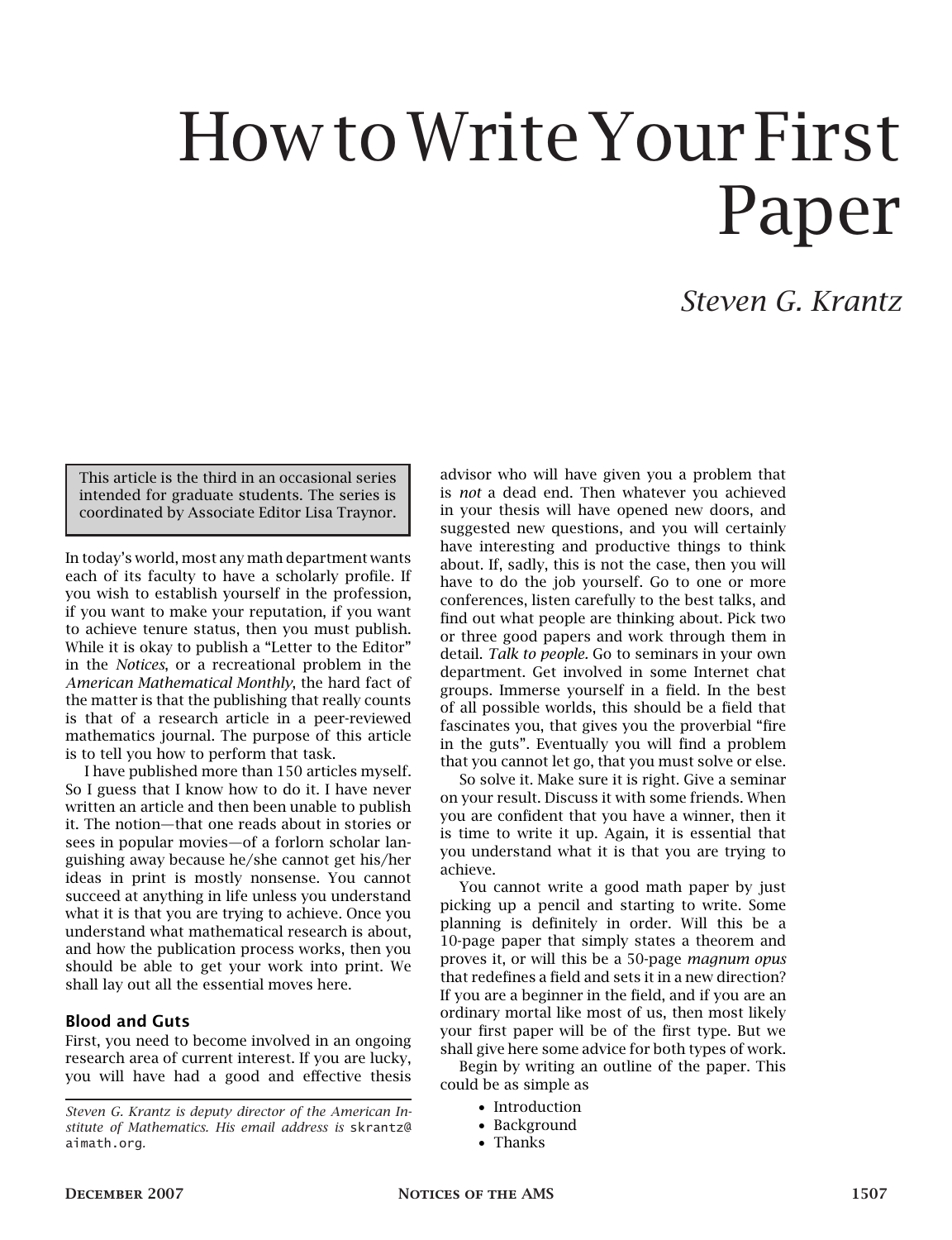- Definitions
- Statement of Main Results
- Indication of Methodology
- Details of Proof
- Concluding Remarks

At least now you will have an idea of what are the main ingredients of this new work. You can probably make an estimate of the length of the paper. And you can begin to write.

Some of us write directly on the computer (in TEX), without working from a paper draft written by hand. If you are doing serious, deep mathematics then you will certainly have to do some of your calculations by hand. You may also have to draft some of your theorems and your arguments by hand. That is just the way the human intellect works. You can hardly perform a delicate estimation of singular integrals on the fly at the keyboard. Some people will write out every word by hand before going to the computer. Others will combine the two media.

Think about what attributes make a paper readable. I have certainly seen papers which begin

Notation is as in my last paper.

**Theorem:** Let  $\epsilon > 0$ ....

This is okay if all you want to do is plant your flag. Back in the 1960s, there were many journals that Dutch theoretical computer scientist Edsger Dijkstra would have called "write only", and they would have published something like this. Today journals are more demanding, and in any event you should set a higher standard for yourself. Write a paper that you yourself would want to read. Make it accessible. Bear in mind that the referee for your paper will be a busy person who has no patience for a tract that he cannot fathom. Lay out the material so that it is rapidly apparent what your main result is, what the background for that result is, and how you are going to go about proving it. If the proof is long and complicated, then break it up into digestible pieces. Tell the reader what is going to happen *before* it happens. Tell the reader what has just happened before you go on to the next step. At the end of a long argument, summarize it.

Write a nice conclusion for your paper. A mathematical article that ends

and so 
$$
S \subseteq T
$$
.

$$
\Box \quad
$$

has a certain *joie de vivre* to it, but leaves the reader hanging. Why not have a nice section of Concluding Remarks, telling the reader what you have accomplished and where things might go from here? Leave the reader with a forward-looking view of things; make him/her feel as though this is a field that he/she might want to get involved in.

I promised to say something about longer papers, and I shall do so now. It is difficult to publish a long paper. If you write a 50-page paper, even if it is extremely good, you are going to have trouble getting it into print. Many journals have strict page limits, and the limit is usually about 15 or 20 pages. Many journals make it clear that, if they are going to publish your 50-page polemic, then it had better glow in the dark.<sup>1</sup> As a general strategy, it is best to break your ideas up into smaller pieces. Publish three 20-page papers rather than one 50-page paper. If you are into self-abuse and seek the defeatist situation of having a paper that you have labored over for two years and cannot get published, then writing a 50+ page tract is the way to go. You will get angry and frustrated and, in the end, be done in if you write a paper that nobody is willing to even consider.

But, if you have proved the Goldbach Conjecture, or found a zero of the zeta function that does not lie on the critical line, then you can probably justify writing a long tract. In this case, organization is particularly important. It is extremely useful for such a paper to have a thoughtful and detailed *Table of Contents*. You should be careful to isolate all your notation and definitions. Give an informal statement of your results before you give the detailed formulation. Give an outline of your proof before you trot out all the dirty details. Formulate a thoughtful and enlightening closing section. The book [KRA1] gives copious advice in these matters.

After your paper is completed, checked, and ready-to-go, a very natural thing to do is to post it on an electronic preprint server. Many specialty areas—such as *K*-theory and linear algebraic groups—have their own dedicated preprint servers. Also a number of mathematics institutes (such as the American Institute of Mathematics) and most math departments have their own preprint servers. If nothing else you will probably want to put the paper on your own webpage. But, as of this writing, the canonical place to put a new paper is on arXiv. Created by Alan Ginsparg and now based at Cornell University, arXiv is the standard repository for new papers in mathematics, physics, statistics, computer science, biology, and other disciplines. Posting a paper there is straightforward (and particularly easy if you use Greg Kuperberg's front end called  $Front$ ).<sup>2</sup> And

<sup>1</sup>*Theodore Streleski garnered some notoriety in the early 1970s for murdering his graduate advisor Karel de Leeuw at Stanford University. He had always been rather unstable, but the straw that broke the camel's back was that the* Bulletin of the American Mathematical Society *had rejected his Ph.D. thesis. As you may know, the* Bulletin *specializes in research announcements, research expository articles, and book reviews. It simply does not publish entire theses. It seems that Streleski was the victim of bad advice or bad judgment or both.*

<sup>2</sup>*The preprint server* arXiv *can be accessed at* <http://arxiv.org> *and* Front *can be accessed at* <http://front.math.ucdavis.edu>*.*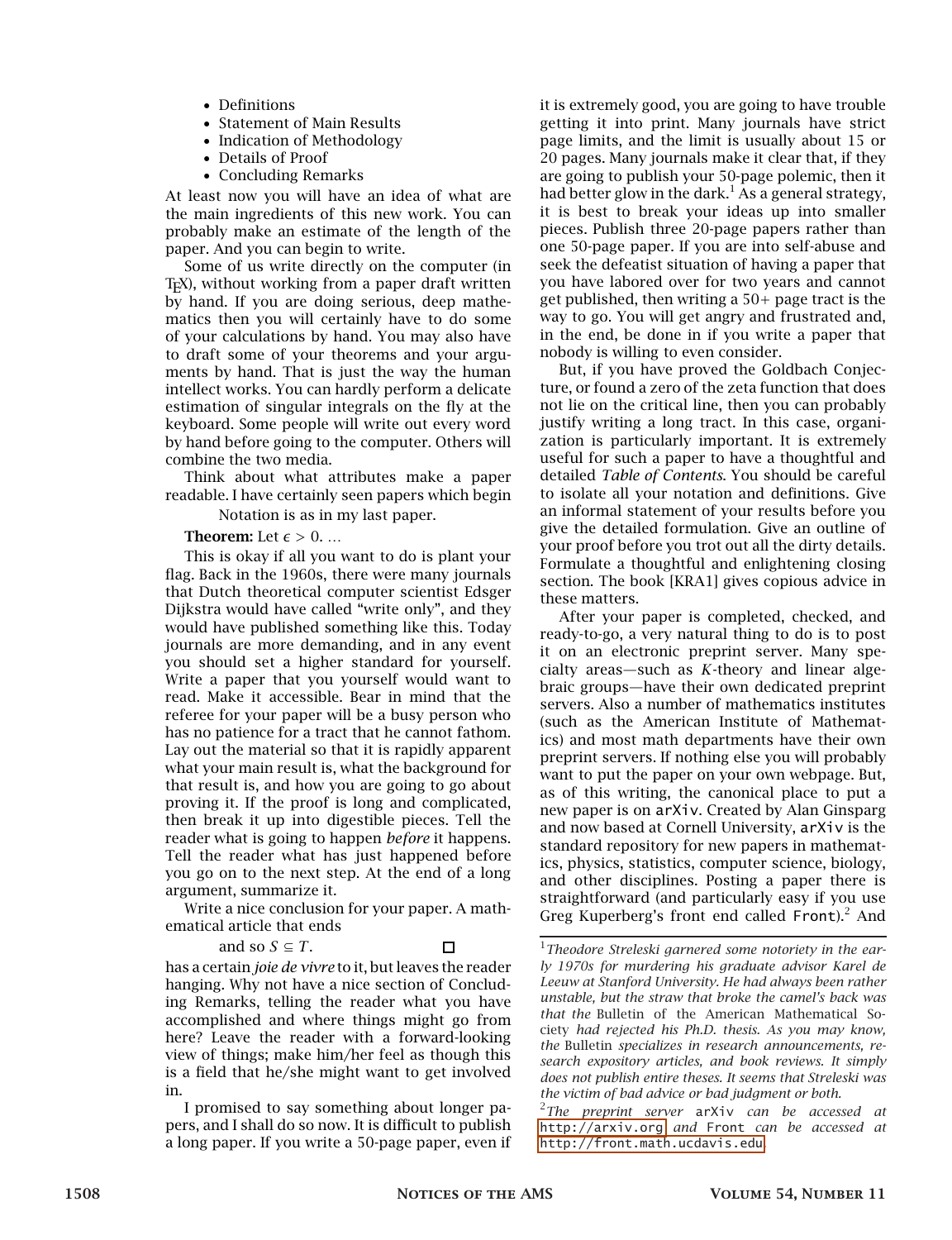then your paper will be freely accessible to all the world. Many journals allow you to submit a paper simply by pointing to the Web address of your paper on arXiv!

There are copyright issues to consider here. The moment you write something it is copyrighted to you. And you certainly then have the right to put it on a preprint server. But when your paper is accepted by a journal then you will probably be asked to sign a Transfer of Copyright Agreement. Then the paper is copyrighted to the journal. In principle the journal could ask you to take the paper *off* the preprint server. These days most journals have made peace with how the world works and they will not ask you to do so. You can leave your paper on arXiv and go ahead and have it published in a journal. An alternative approach is to decline to sign the Transfer of Copyright agreement and tell the journal that you wish to hold the copyright. Many journals will go along with that request (although many will not!). It may actually happen that a journal will ask you to take your paper off the Web, but it has never happened to me.

#### Practical Matters

My detailed thoughts about the chapter and verse of writing a paper are already recorded in [KRA1]. I shall not repeat them here. The main point of the present tract is to discuss how to submit your new paper and how to deal with the journal and its editors.

The choice of journal to which to submit your work is not a trivial matter. It is well known that the best journals are the *Annals of Mathematics*, *Acta Mathematica*, *Inventiones mathematicae*, *The Journal of the American Mathematical Society*, and a few others. It is quite an accomplishment to get a paper into one of these journals. But sending all your work into these recondite forums is not the way to go. If you have shown your work to colleagues, given some talks on it, and received copious praise and adulation, then perhaps it is appropriate to consider sending the paper to a top journal. Usually it is not, and you should set your sights a bit lower. As a beginning mathematician, you should be spending a good deal of time browsing journals, acquainting yourself with the literature, understanding what is published where. You should get a sense of where papers in your subject area are published. Some observations are obvious. *The Journal of Symbolic Logic* will not publish papers on pseudodifferential operators. *The Journal of Differential Geometry* will not publish papers on Moufang loops. With *The Transactions of the American Mathematical Society*, matters are less clear. Most journals have an *Instructions to Authors* page that will tell you this journal's conception of itself, and what types

of papers it seeks. It will also acquaint you with the specific mechanism for actually submitting a paper to that particular journal.

The main point is that you are trying to establish yourself in the profession, your tenure clock is running, and you cannot afford to fritter away five years getting your first paper published. You want to handle the matter expeditiously so that you can move on to the next project. Therefore choose a journal that is (a) well-suited to the subject matter of your paper and (b) at the right level. It helps if you know one or more of the editors. That will make you feel more comfortable with the process, and also will perhaps suggest that this is a periodical that will appreciate your work.

Another consideration if your tenure clock is ticking away is how long it will take any given journal to get your paper into print. Some deans are extremely punctilious and only believe that a paper exists when they hold the reprint in their hands. So you do not simply want to have your paper accepted, you want it to be in print. There *is* information available about journal backlogs. The *Notices* regularly collects and publishes such data. And many journals put backlog information on their webpages.

I must stress here that it is a hard and fast rule in academics—and most journals will state this explicitly on their Instructions to Authors page—that you may submit a paper to only one journal at a time. This dictum is in place partly because of tradition, but primarily because the journal does not want to waste referees' time nor its own time. And journals certainly want to prevent various forms of academic dishonesty that could propagate from multiple submissions.<sup>3</sup> The books [KRA1] and [KRA2] discuss these matters in some detail.

The traditional way to submit a paper is in hard copy. *In a single envelope*, you send in two—or perhaps more!—copies of the paper printed one side only and a cover letter telling the editor or secretary what he/she is receiving. The cover letter should give your name (and those of your co-authors), the paper's name, your affiliation, and all your contact information (mailing address, email address, phone number, fax number, and so forth). If you are going to be traveling, or going on sabbatical, that should be mentioned in the letter. At various times the journal will need to contact you (to read proofs, sign copyright transfer forms,

<sup>3</sup>*Matters are different when you are attempting to get a book manuscript published by a commercial publisher. Then it is allowed, and indeed expected, that you will submit your project to more than one publisher at once. The reason for this difference in the rules is partly custom, but also that referees for book manuscripts are paid for their work.*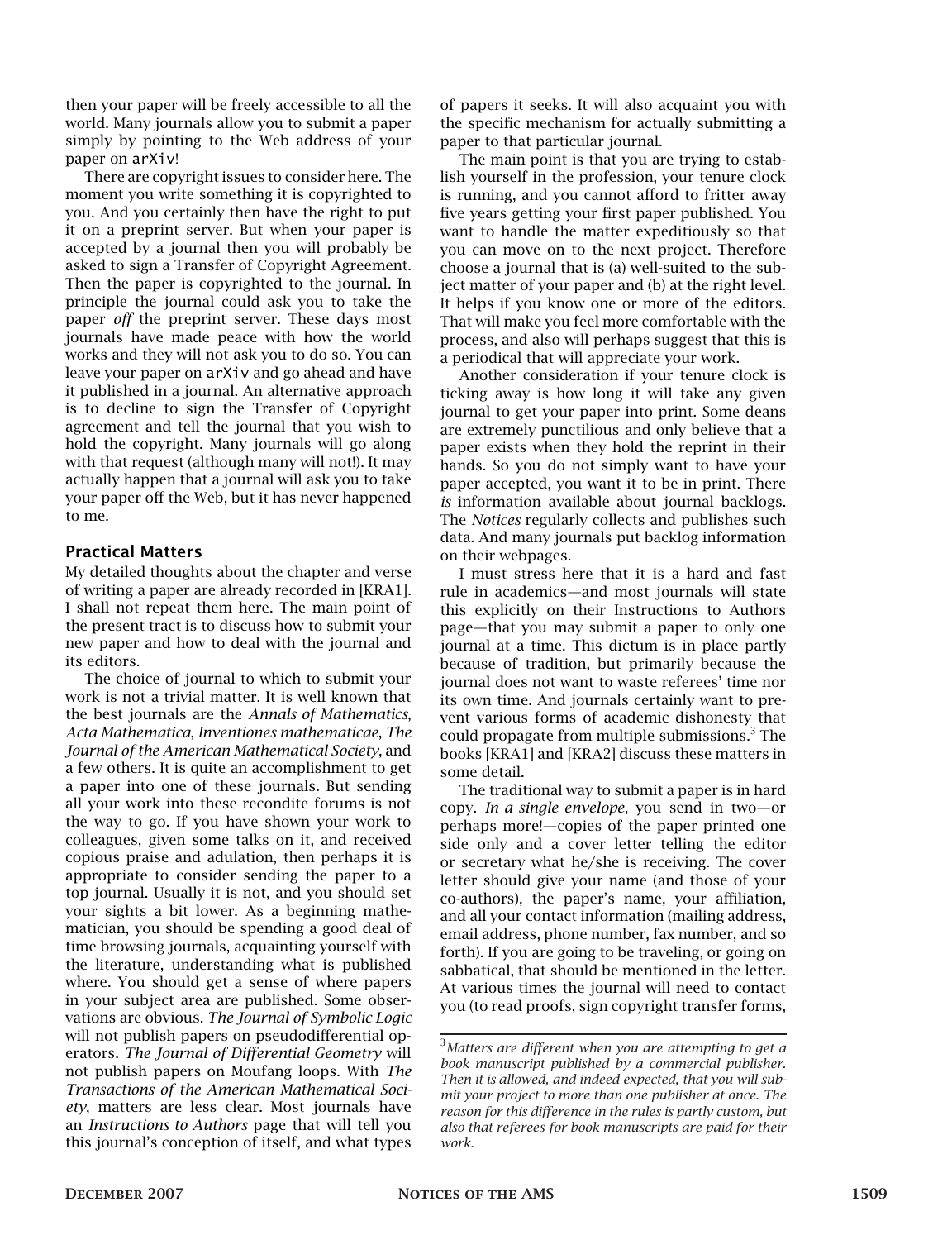and so forth). Most likely email will expedite communication, but it is always a good idea to have all the key information about yourself on a single sheet of paper that the journal has on file.

These days many journals will accept a paper electronically. That means that you send an email to a designated address (the Instructions to Authors page will provide that information), and include the paper as an attachment. Well, electronics are confusing. Should you send your T<sub>EX</sub> source file and all the  $*$  eps files for your figures plus all your style files and your font files? Decidedly not. This would give the recipient myocardial infarction, and it is highly inappropriate. The right thing to send in at first $^4$  is an Acrobat or \*.pdf file. If properly prepared, this will have all the graphics and fonts embedded in it, so that anyone with an Acrobat reader (freely downloadable from the Web) can read it or print it out just as it was meant to appear. The referees will have no trouble reading the file, and neither will the editors or the clerical staff.<sup>5</sup> Be sure that the cover email contains all the contact information that was described above.

#### Patience

Dealing with an academic journal requires a good dose of patience. Generally speaking such operations are understaffed, or perhaps only staffed part-time. You may have to wait a month just to receive an acknowledgement that your paper has been received. That communication will often contain some generalized platitudes about when you can expect a referee's report, but they will usually not be very specific. And that is because they do not know. The journal will be well acquainted with its associate editors—those who handle the papers and do the legwork of getting the papers refereed—but they have no control whatever over the referees themselves. Even a well-meaning referee will have many distractions—a cat that is about to have kittens, a child graduating from high school, a house renovation, an upcoming surgery, or any number of other vicissitudes of life. Worse, the referee may be recovering from a drug dependency or getting a divorce. Or he/she may be terminally disorganized or hopelessly irresponsible. Who knows? So, if you are lucky, you will get a referee's report in three to four months. If you are not, it could take a year or more.

Most math journals use just one referee for a paper (in other disciplines this is *not* at all the norm; biology journals typically use two or three). But the *Annals* has an extremely high standard, and often uses at least two. The *Monthly* also has a high standard (of a somewhat different sort) and typically uses at least two referees. Thomas Hales's solution of the Kepler sphere packing problem, which appeared recently in the *Annals*, posed a particularly thorny refereeing problem (because the work involves massive computer calculations). The *Annals* enlisted a team of about a dozen Hungarian mathematicians who spent several years at the refereeing task.

I am an old dead white guy, and I usually do not care how long it takes for my papers to be refereed. I am busy writing other papers or doing other interesting tasks. I can wait. If your career is hanging in the balance, however, your view may be somewhat different. As a journal editor, I have certainly received very sincere and fervent letters from authors that said, "My tenure case is coming up in two months" or "my promotion is imminent" or "my grant is in the offing" and "I really need a decision." I do what I can to help—in some cases refereeing the paper myself—but in most instances I am at the mercy of the referee. I have had to abandon some referees—because they were so unresponsive—in effect forgetting that I had sent the paper to referee A and just starting again from scratch and sending the paper to referee B. Because of my experience and my contacts, I can usually get a paper refereed fairly expeditiously. In a crisis situation, I can usually help out. But you may be dealing with an editor who is less in tune, or less effectual, and your choices may be limited.

It is perfectly acceptable, after four or five or six months have elapsed, to write a note (by email or snail mail) to the editor or secretary who received your paper and inquire about its status. For this reason it is essential that you keep good records. Save all your correspondence concerning the paper. That way you will have, for example, a printout of the email acknowledging receipt (which will usually include the all-important manuscript number), and you will know just whom to write to and just what to say.

Of course always be polite in your correspondence. A two- or three-sentence note saying, "I submitted MS #xyzw on this date. Can you bring me up to date on the refereeing process? When might I expect a report?" will certainly do the job.

I once waited four years for a referee's report on a pretty good paper (from a journal that I am now too polite to name). I finally sent them a letter saying that if they could not come up with a report in six months then I would withdraw my paper and submit my work elsewhere. They got a report back to me in three months. I am not sure that this

<sup>4</sup> *Likely as not, as a result of the referee's reports, your paper will be revised. So it makes no sense to send in your TEX and other source files at the first submission. When the situation is finalized, and your paper is accepted, then the journal will certainly want your source files.*

<sup>5</sup> *Some journals have a webpage and accept submissions by way of* ftp*. The process is usually self-explanatory, and the Instructions to Authors page will tell you all the steps.*